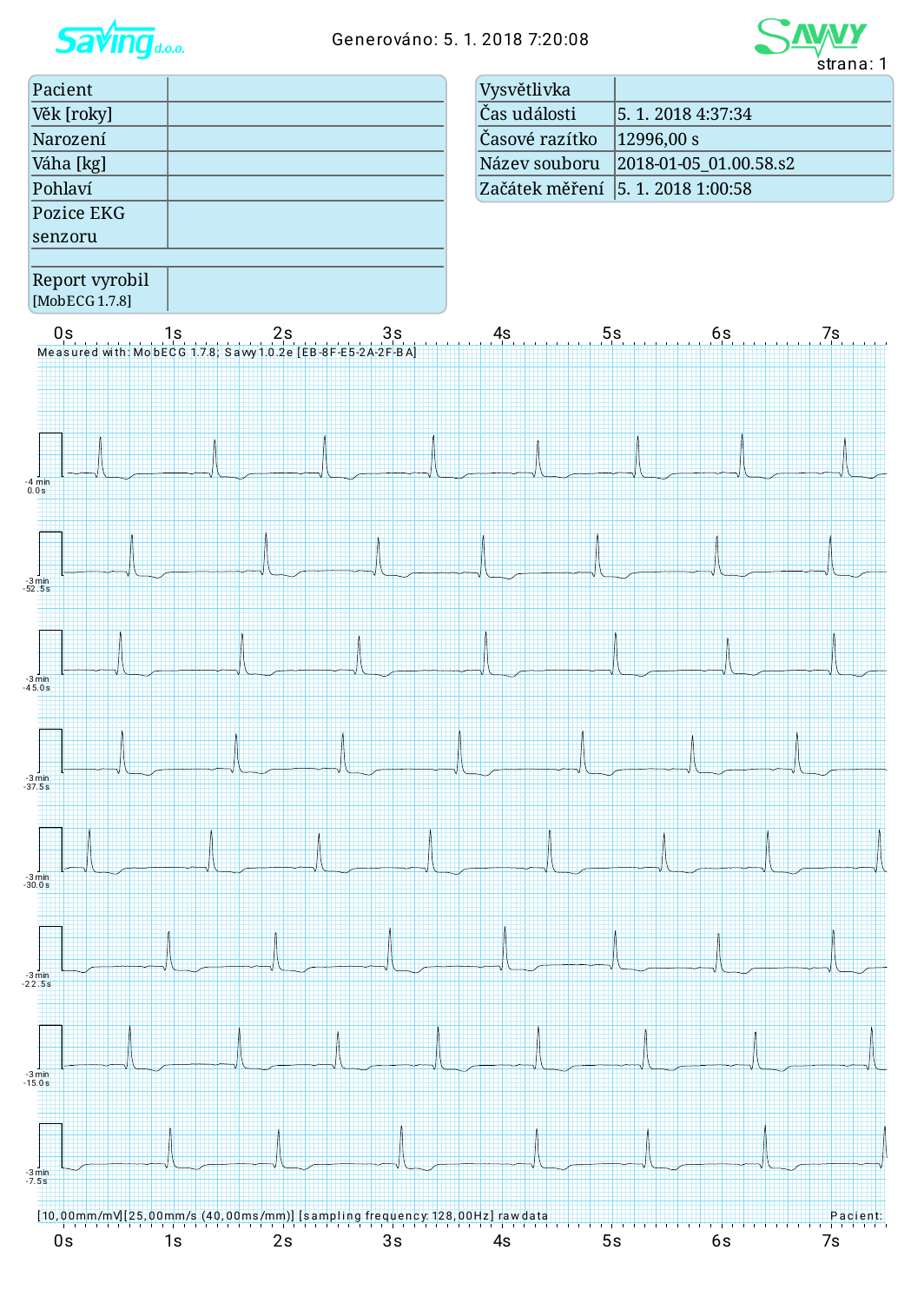**Saving**d.o.o.

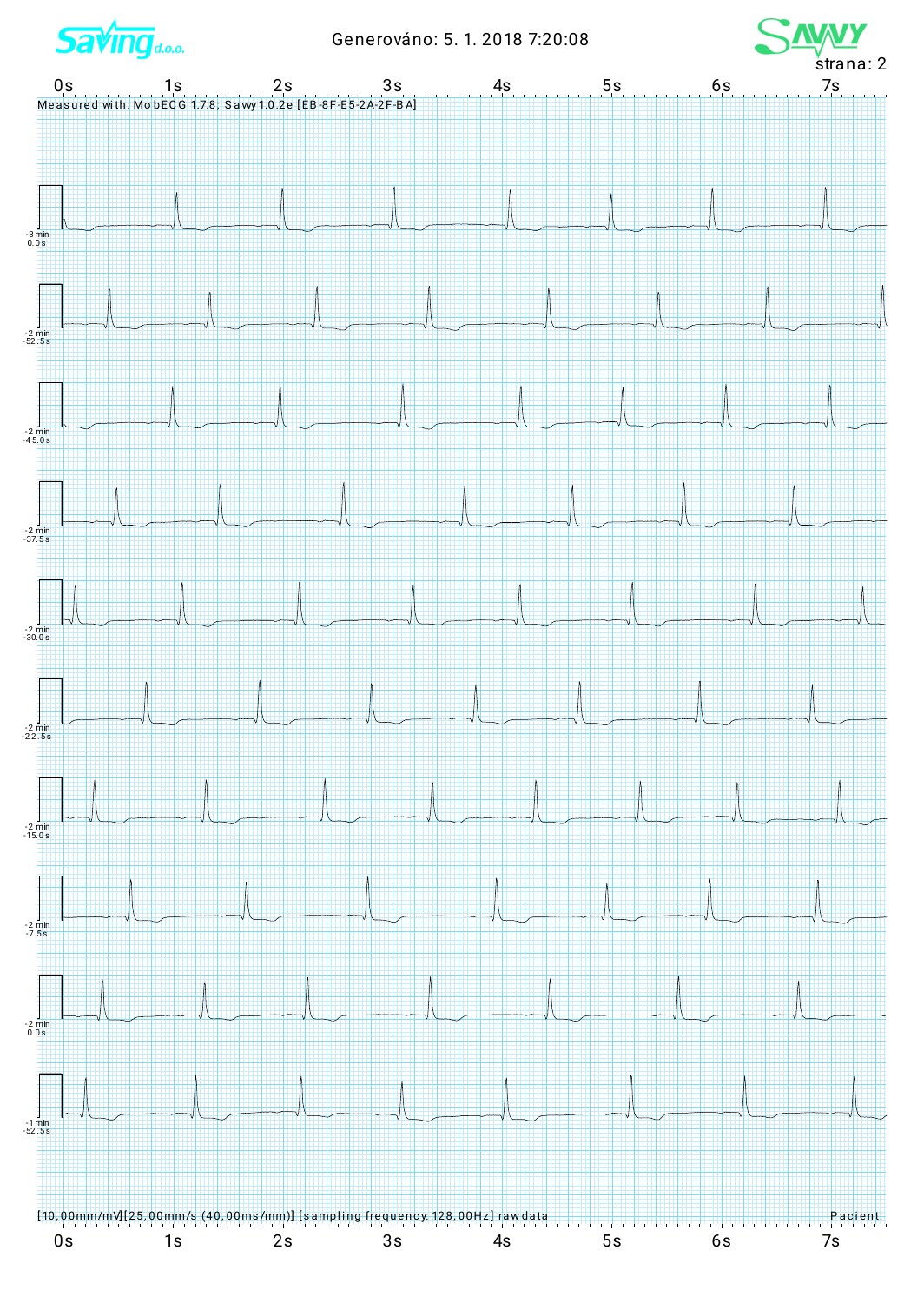**Saving**d.o.o.

 $-1 \text{ min}$ <br> $-45.0 \text{ s}$ 

 $\frac{1 \text{ min}}{37.5 \text{ s}}$ 

 $-1 \text{ min}$ <br> $-30.0 \text{ s}$ 

 $\frac{1}{-22.5s}$ 

 $-1 \text{ min}$ <br> $-15.0 \text{ s}$ 

 $-1 \text{ mir}$ <br> $-7.5 \text{s}$ 

 $\frac{1 \text{ min}}{0.0 \text{ s}}$ 

 $-52.5s$ 

 $-45.0 s$ 

 $-37.5s$ 

 $0s$ 

[10,00mm/mvl[25,00mm/s (40,00ms/mm)] [sampling frequen

 $2s$ 

 $1s$ 



<mark>су: 128,00Hz]</mark>

 $3s$ 

 $4s$ 

Н ╫ ₩ H Η

 $5s$ 

Pacient

 $7s$ 

۲ Η H

6s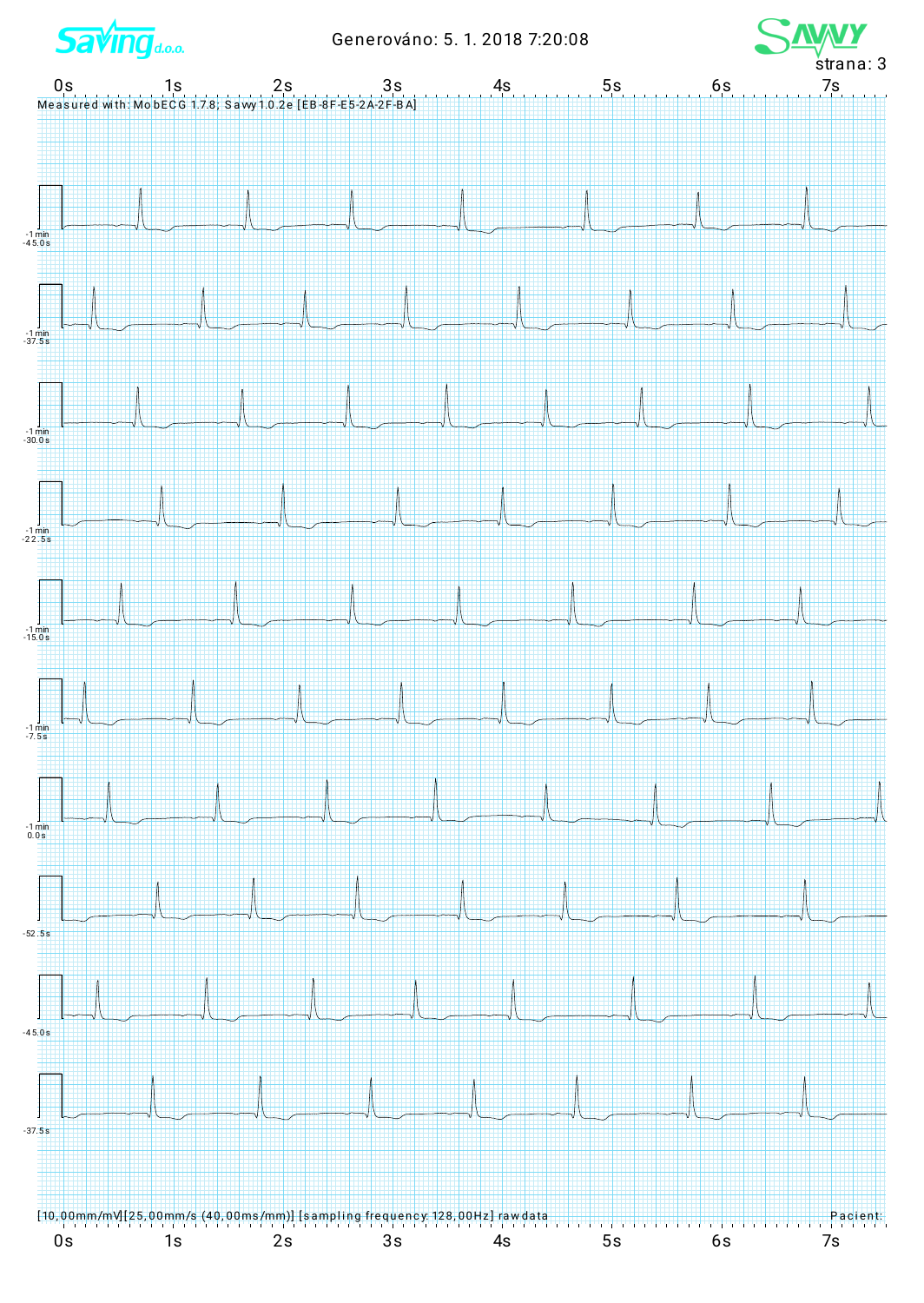**Saving**do.o.

Generováno: 5. 1. 2018 7:20:08



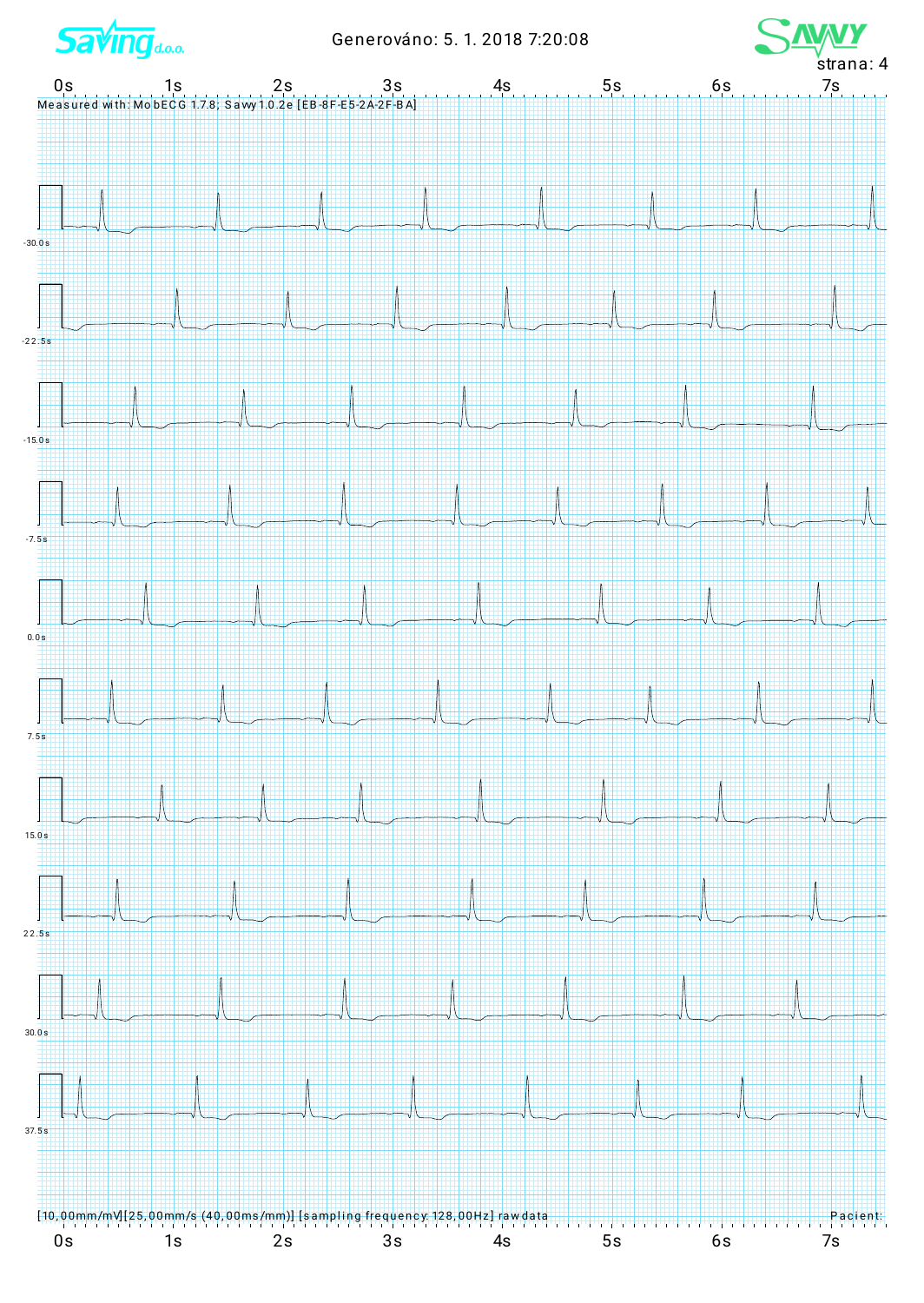**Saving**d.o.o.

Generováno: 5. 1. 2018 7:20:08



![](_page_4_Figure_3.jpeg)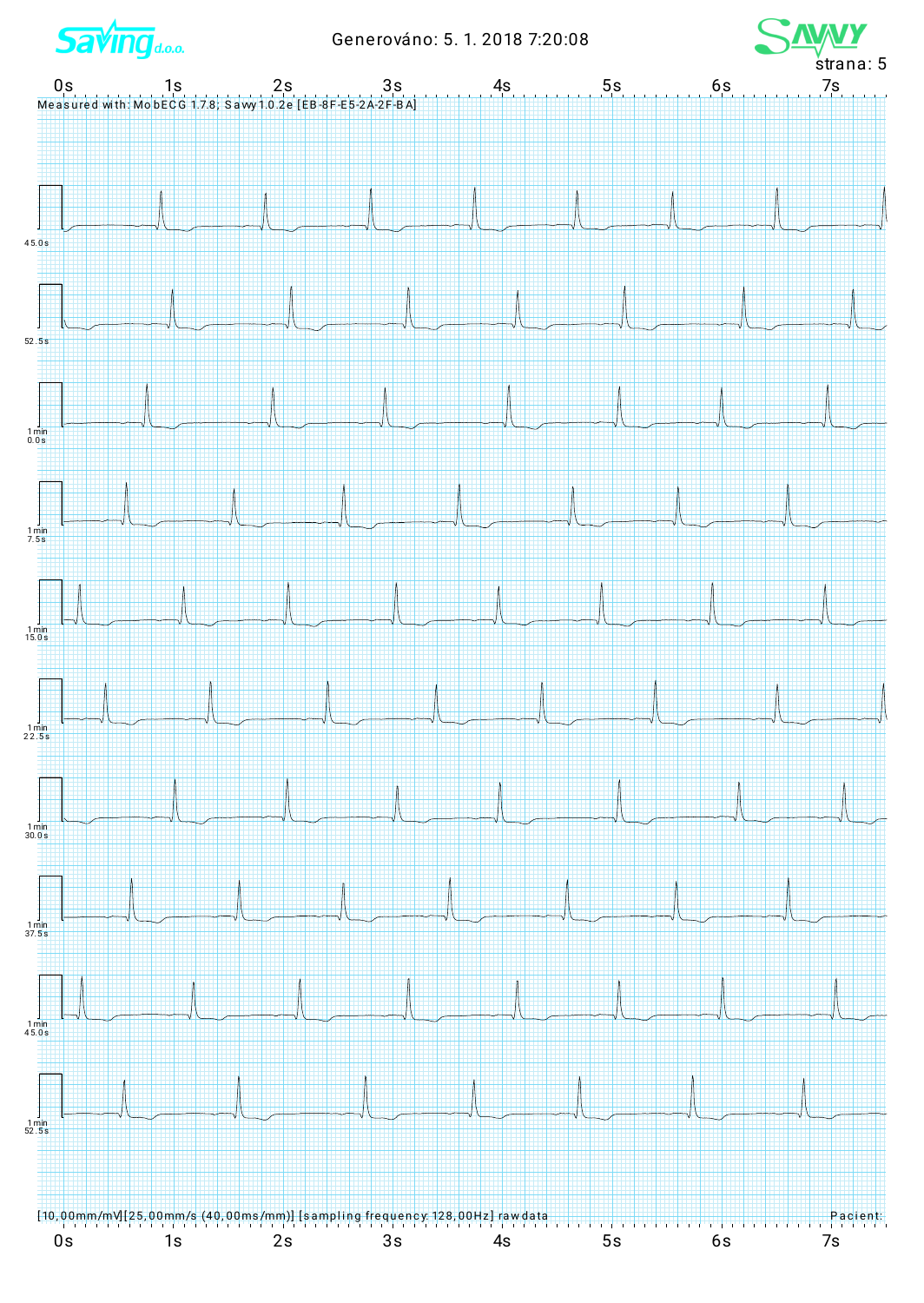**Saving**d.o.o.

Generováno: 5. 1. 2018 7:20:08

![](_page_5_Figure_2.jpeg)

![](_page_5_Figure_3.jpeg)